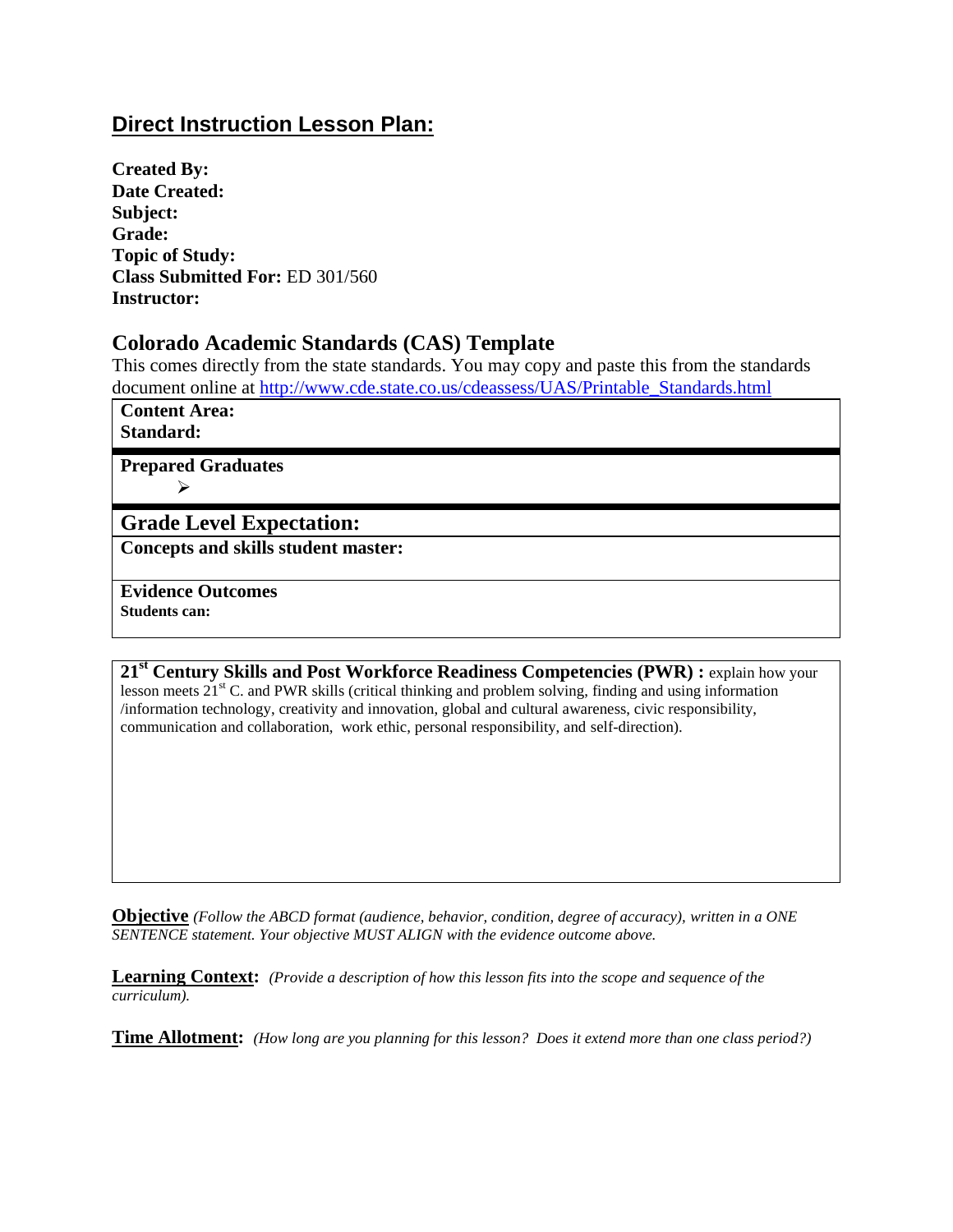**Instructional Materials:** *(List, numbered or bulleted ALL of the materials necessary for you AND the students to engage in this lesson effectively)*

#### **Teacher Materials**:

#### **Student Materials:**

**Differentiation of Instruction:** *(Explain how you will differentiate the lesson content, process, and products for students with individual needs. Discuss this with your cooperative teacher).*

#### **Procedures**

*(This should be written as DETAILED STEPS from the lesson opening to the lesson closure that describes what both the teacher and students do. It should be detailed enough that a substitute or other teacher could carry it out exactly as you intended it to be taught. This will be the longest portion of the lesson)*

#### **Opening**

Gaining Attention:

Activating Prior Knowledge:

State Purpose (Objective) of Lesson:

**Body** (*describe in sequential steps how you will present little chunks of knowledge at a time (teacher input) and then checking for understanding/guided practice, and then on to another teacher input, check for understanding/guided practice, and so on).*

Teacher Input(s):

Guided Practice(s):

Checks for Understanding:

**Assessment:** *(Explain the assessment tool that assesses student learning related to the objective).* 

**Closure:**

### **Extension Activities:**

*(What additional activities could you plan that would allow students to extend their learning of this new concept? This could be for students who finish early or for students who already know the basic material you are teaching and need to be challenged. It must relate closely to the concepts you are teaching.)*

### **Sample Student Products:**

*(After you teach your lesson, you will want to collect one or TWO SAMPLES of student work from the lesson for your portfolio. Make sure it is from students whom you've received a permission slip from.)*